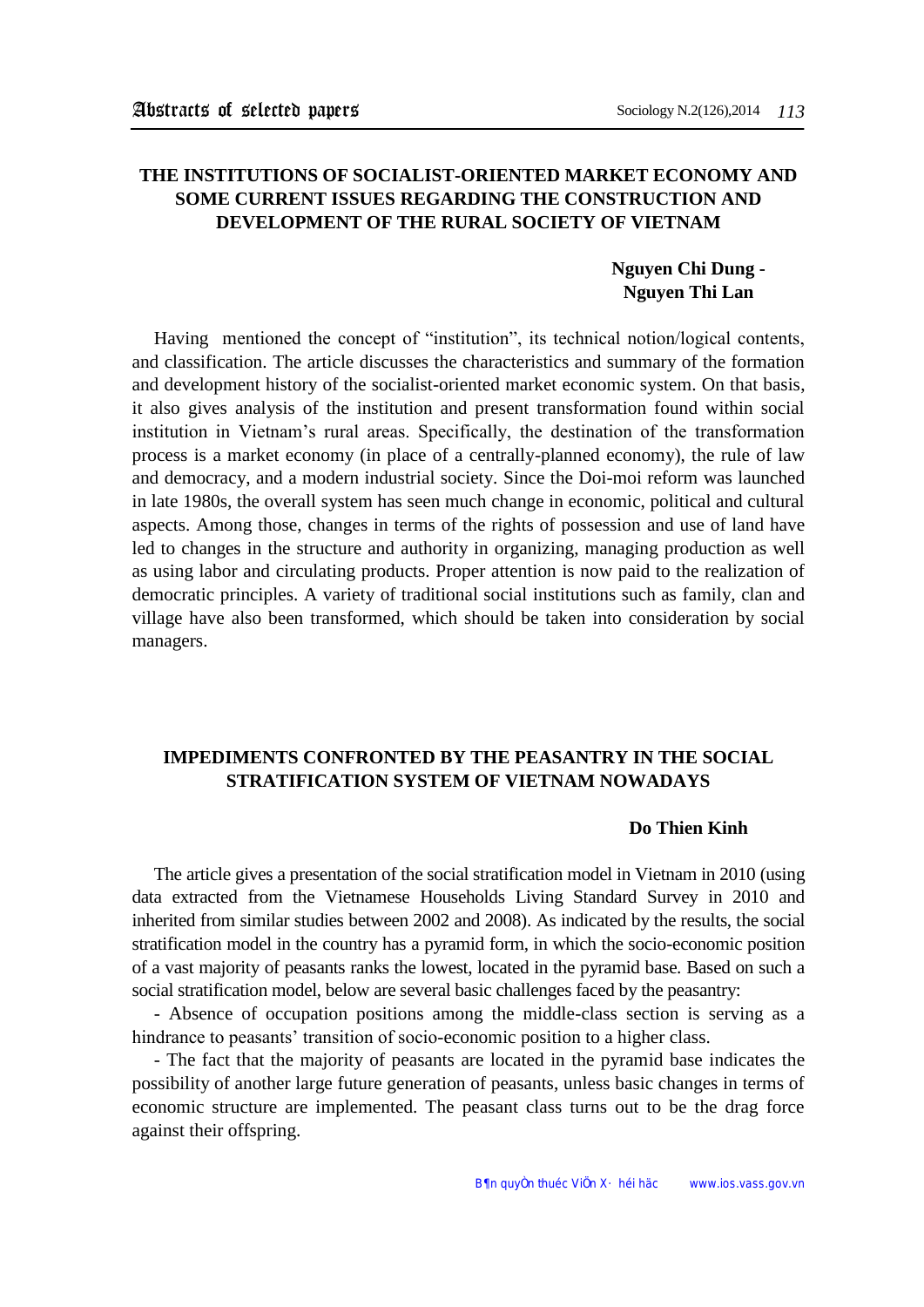- There has emerged increasingly serious inequality between social strata and a tendency to form a two-strata polarized model.

On the basis of the issues mentioned above, the article recommends an active construction of the middle-class social model in the current industrialization process.

### **POLICY ON LABOR AND EMPLOYMENT IN VIETNAM: SITUATION AND SOLUTIONS**

#### **Do Phu Hai**

Employment is one of the basic needs to ensure human life and comprehensive development. In the present time, labor and employment is considered an important policy-making issue. The employment policy, with its instrumental solutions aimed at creating jobs for workers, developing the labor market, reducing the urban unemployment rate, increasing the employment time utilization rate in rural areas, is seen as one of the most fundamental policies of the country. Employment policies serve to address the employment needs adequately, ensuring that all laborers who have working capability have an opportunity to get a job, which contributes to social stability and development. In the context of the Employment Law being passed by the National Assembly in November 2013, this article focuses on presenting the results of studies on employment issues and policy obstacles, on the basis of the objectives proposed by the  $11<sup>th</sup>$  Congress of the Party, to give solutions and policy instruments for the restructuring and proper use of labor resources for the sake of economic development, under the banner of "rich population, strong country and democratic, fair and civilized society".

## **TAY ETHNIC CULTURAL IDENTITY FROM THE OPERATIONAL PERSPECTIVE OF THE FAMILY PATTERNS**

### **Be Van Hau**

The article discusses the cultural identities of Tay ethnic culture through the analysis of family patterns. The author provides an insight into such aspects as family structure; living place of the young couples after marriage; division of labor in families; inheritance and property division; and patterns of cohabitation between parents and sons found in Tay ethnic families in the northern mountainous area of Vietnam.